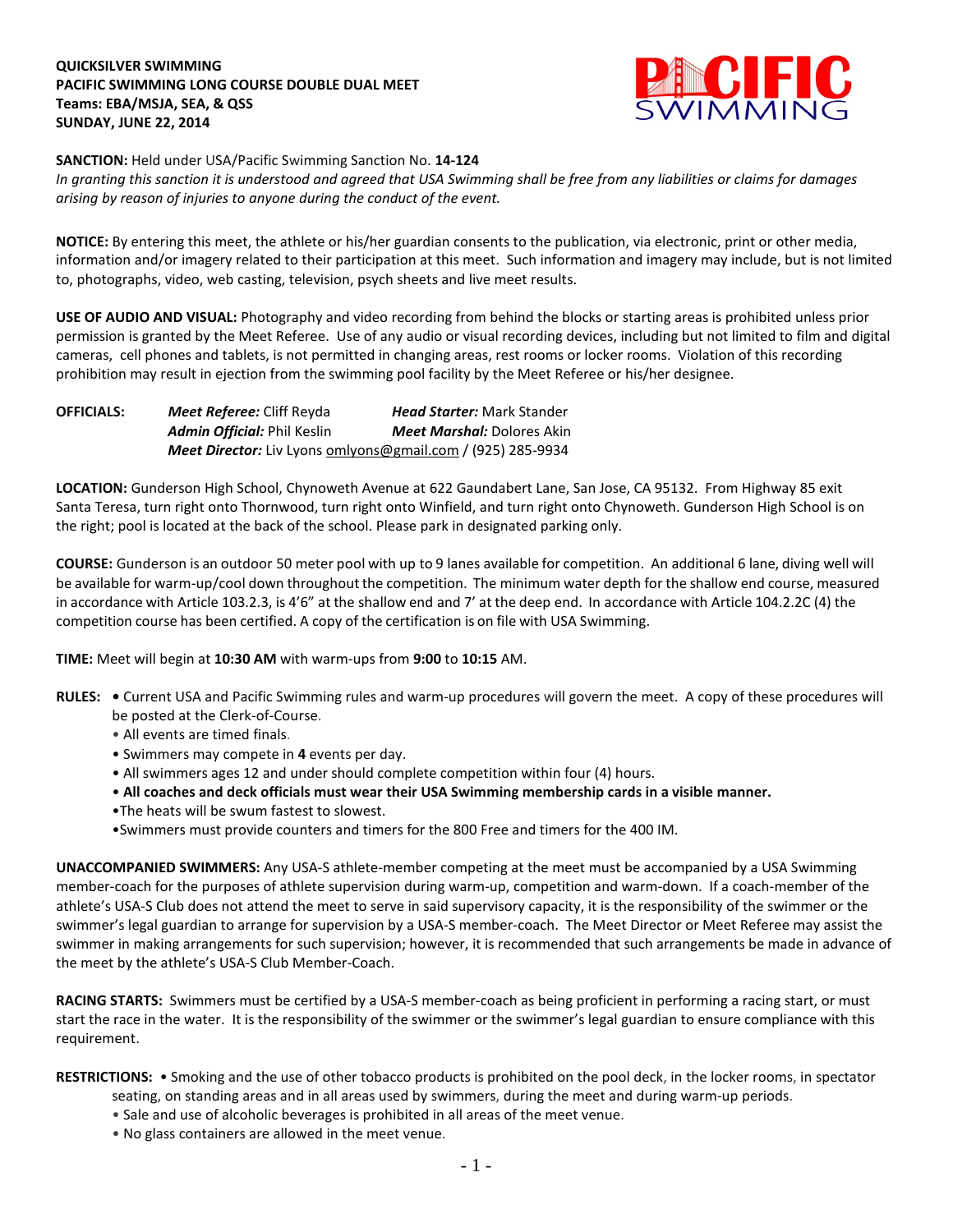- No propane heater is permitted except for snack bar/meet operations.
- All shelters must be properly secured.

• Except where venue facilities require otherwise, changing into or out of swimsuits other than in locker rooms or other designated areas is not appropriate and is strongly discouraged.

**ELIGIBILITY:** • Swimmers must be current members of USA-S and enter their name and registration number on the meet entry card as they are shown on their Registration Card. If this is not done, it may be difficult to match the swimmer with the registration and times database. The meet host will check all swimmer registrations against the SWIMS database and if not found to be registered, the Meet Director shall accept the registration at the meet (a \$10 surcharge will be added to the regular registration fee). Duplicate registrations will be refunded by mail.

• Entry times submitted for this meet will be checked against a computer database and may be changed in accordance with Pacific Swimming Entry Time Verification Procedures.

• Disabled swimmers are welcome to attend this meet and should contact the Meet Director or Meet Referee regarding and special accommodations on entry times and seeding per Pacific Swimming policy.

- Swimmers 19 years of age and over may compete in the meet.
- The swimmer's age will be the age of the swimmer on the first day of the meet.
- **•Swimmers must be members of QSS, EBA/MSJA, or SEA.**

**ENTRY FEES:** \$2.75 per event plus a \$10.00 entry fee per swimmer. Entry fees must be paid to the swimmer's team. Participating teams will turn in a check payable to "QuickSilver Swimming."

**ONLINE ENTRIES:** The meet will be set-up on TouchPad. Teams can enter on their respective Team Unify websites. Files must be sent and/or synched to the meet director at [omlyons@gmail.com](mailto:omlyons@gmail.com) by Monday, June 16<sup>th</sup> at 9:00pm.

**Make check payable to**: QuickSilver Swimming **Mail checks to**: Liv Lyons, Meet Director

5409 Silver Vista Way San Jose, CA 95138

**CHECK-IN:** The meet will be pre-seeded.

**SCRATCHES:** There is no penalty for missing a pre-seeded event.

**SCORING:** Individual Events = 9, 7, 6, 5, 4, 3, 2, 1. Relay Events = 18, 14, 12, 10, 8, 6, 4, 2.

**AWARDS:** None.

**ADMISSION:** Free.

**REFRESHMENTS:** A snack bar may be available throughout the competition. Coaches and working deck officials will be provided lunch.

## **EVENT SUMMARY**

| <b>SUNDAY</b> |                |                |              |  |
|---------------|----------------|----------------|--------------|--|
| 12 & under    | 9 & up         | 11 & up        | <b>OPEN</b>  |  |
|               |                |                | (all ages)   |  |
| 50 BK         | 200 IM         | 200 BR         | 100 FR       |  |
| <b>50 FLY</b> | 100 BK         | <b>200 FLY</b> | <b>50 FR</b> |  |
| 50 BR         | 100 BR         | 200 BK         |              |  |
|               | 200 FR         | 400 IM         |              |  |
|               | <b>100 FLY</b> | 800 FR         |              |  |

## **EVENTS**